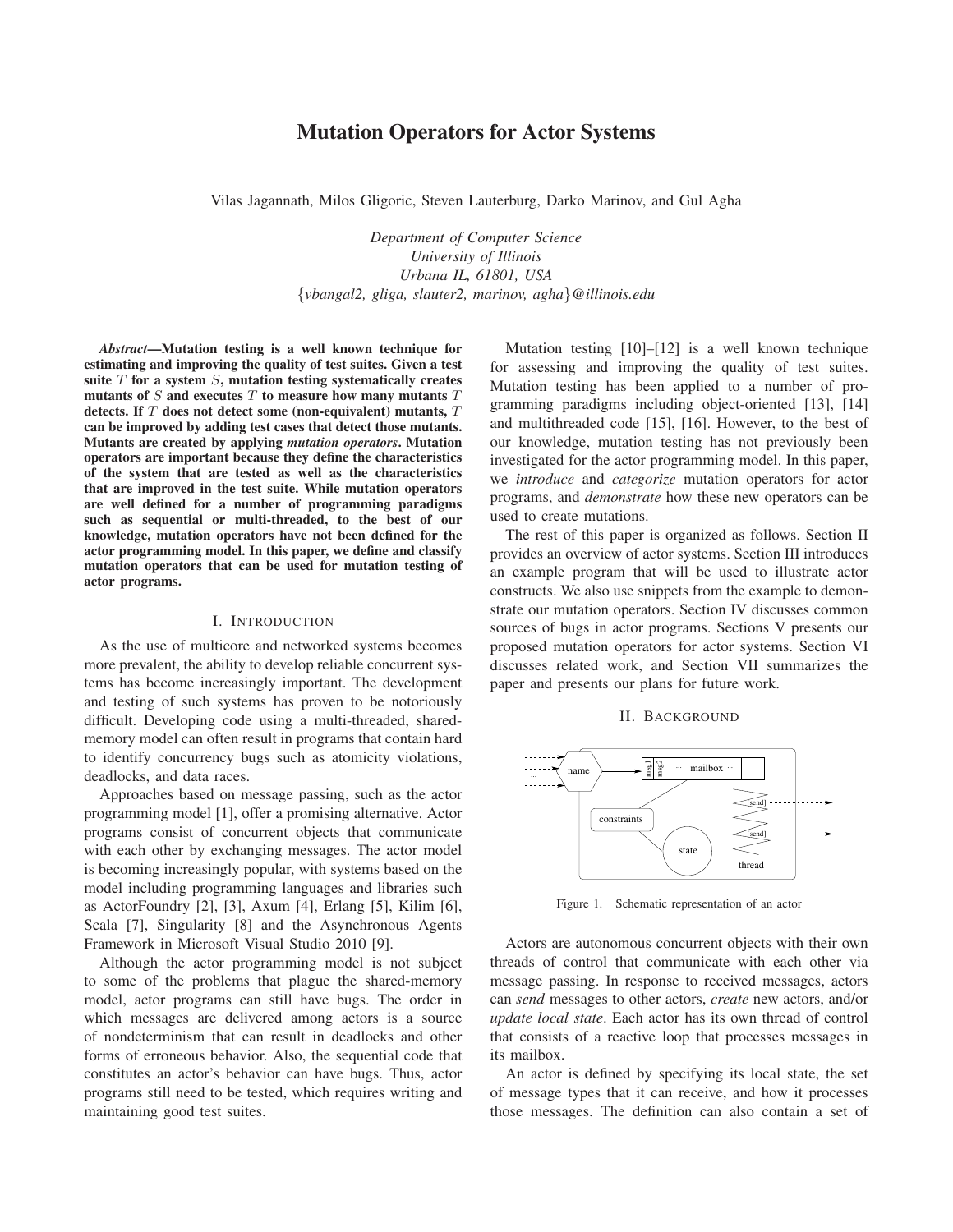constraints that can disable the receipt of certain messages under certain conditions. There is no shared/global state in an actor system; an actor can only access its own local state. Figure 1 illustrates the actor components discussed above. As discussed in Section I, there are many languages and libraries that support the development of actor systems. In this paper, we use the ActorFoundry [2] library for Java to illustrate our proposed mutation operators.

### III. EXAMPLE

We use a simple simulation of a banking system to illustrate the primitives used in actor programs to create actors and perform/regulate communication among actors. The same example is used in Section V to demonstrate the mutation operators introduced in this paper. The example is written using the ActorFoundry framework. All classes that implement actors are required to extend the Actor class which is provided by ActorFoundry. Actors are created using the create method. This method accepts the actor class and the parameters required for creation and returns the name of the created actor. Asynchronous messages between actors are sent using the send method that accepts the name of the destination actor, the name of the message to be sent and the parameters of the message. Messages that can be received/processed by an actor are implemented by methods annotated with the @message annotation. Both the create and send methods are part of the Actor class provided by ActorFoundry. Figure 2 shows the BankActor that maintains a collection of all opened accounts and accepts/processes messages that openAccount with an initial amount, deposit money into a given account, withdraw money from a given account, and transfer money between given accounts.

When a deposit, withdraw, or transfer message is received by a BankActor, it forwards this request to the appropriate AccountActor using the asynchronous send method. Figure 3 shows the AccountActor class that maintains the balance for an account and can receive deposit, withdraw, and transfer messages that modify the balance in various ways. The withdraw and transfer messages are constrained using the withdrawDisabled and transferDisabled constraints that ensure that those messages are not processed without a sufficient balance. Constraints in ActorFoundry are specified using a method annotated with the @disable annotation. The parameter provided to this annotation is the name of the message that is constrained. The constraint method accepts the same parameters as the message being constrained and returns true when the message should be disabled and false otherwise. ActorFoundry also provides the call method that can be used for synchronous communication between actors as shown in the transfer method.

```
class BankActor extends Actor {
  Map<Integer, ActorName> accounts;
  ...
@message
  int openAccount (String fstName, String lstName) {
    return openAccount(0, fstName, lstName);
  }
@message
  int openAccount (double initBal, String fstName, String lstName) {
    ActorName acc = create(AccountActor.class, nextId, initBal, fstName, lstName);
accounts.put(nextId, acc);
    return nextId++;
  }
@message
  void deposit (int accId, double amount) {
    ActorName acc = accounts.get(accId);
    send(acc, "deposit", amount);
  }
@message
  void withdraw (int accId, double amount) {
    ActorName acc = accounts.get(accId);
    send(acc, "withdraw", amount);
  }
@message
  void transfer (int accIdSrc, int accIdDst, double amount) {
    ActorName accSrc = accounts.get(accIdSrc);
    ActorName accDst = accounts.get(accIdDst);send(accSrc, "transfer", accDst, amount);
  }
  ...
```


*}*

```
class AccountActor extends Actor {
  double balance = 0;
  ...
AccountActor(int id, int balance, String fstName, String lstName) {
    this.id = id; this.balance = balance;
    this.fstName = fstName; this.lstName = lstName;
  }
@message
  void deposit (double amount) {
    balance += amount:
  }
@message
void withdraw (double amount) {
    balance −= amount;
  }
@disable(messageName = "withdraw")
  boolean withdrawDisabled (double amount) {
    return (amount > balance);
  }
@message
  void transfer (ActorName accDst, double amount) {
    balance −= amount;
    call(accDst, "deposit", amount);
  }
@disable(messageName = "transfer")
  boolean transferDisabled (ActorName accDst, double amount) {
    return (amount > balance);
  }
  ...
}
```


### IV. BUG PATTERNS FOR ACTORS

In this paper, we introduce mutation operators for actor programs. For the operators to be effective, the modifications they make should be similar to common programmer errors or errors that are commonly found in actor programs (as per the competent programmer hypothesis and the coupling effect hypothesis [10], [17]). Hence, it is important to discuss the common programmer errors in actor-based programs.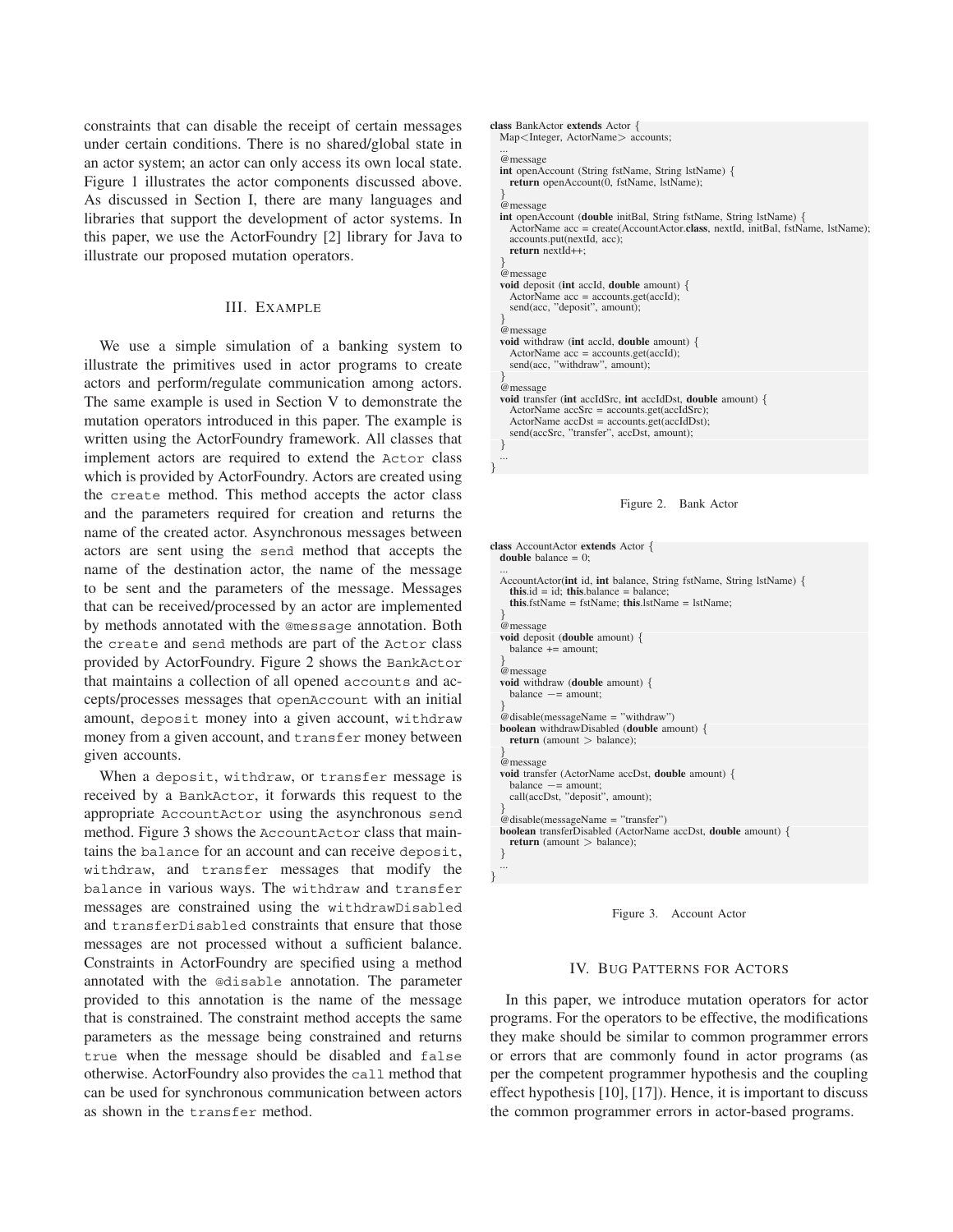While there has been classification and documentation of common programmer errors in shared-memory multithreaded programs [18], [19], to the best of our knowledge, there has been no such classification or documentation of common programmer errors in actor based programs or distributed message-passing programs in general. However, there is a general agreement that bugs in distributed systems are usually caused by discrepancies related to the dynamic interfaces provided for communication between the distributed components [20], [21]. Our anecdotal experience with bugs in actor programs confirms this, and we expect that it holds in general as well.

In actor-based programs, the communication interface consists of the set of messages accepted by each actor and the signatures of each of those messages. The interface is dynamic because messages can be enabled or disabled dynamically at runtime using constraints, and actors can be dynamically created and destroyed. Other dimensions of the communication interface include two different synchronization strategies for sending messages (asynchronous or synchronous) and two different message argument sending strategies (send by value or send by reference). The actor mutation operators presented in this paper are targeted towards introducing changes to the usage of different parts of this communication interface in an actor program with the intent of introducing errors or unintended behavior.

### V. ACTOR MUTATION OPERATORS

| Category          | <b>Actor Mutation Operators</b>                    |
|-------------------|----------------------------------------------------|
|                   | RSR - Remove Send/Receive                          |
| Messaging         | <b>MMP</b> - Modify Message Parameter              |
|                   | RMP - Reorder Message Parameters                   |
|                   | <b>MMN</b> - Modify Message Name                   |
|                   | <b>MMR</b> - Modify Message Recipient              |
|                   | CRT - Change (message) Reference Type              |
|                   | <b>CST</b> - Change (message) Synchronization Type |
| Constraint        | <b>RC</b> - Remove Constraint                      |
|                   | MC - Modify Constraint                             |
| Creation/Deletion | <b>RCD</b> - Remove Creation/Deletion              |
|                   | <b>MCP</b> - Modify Creation Parameter             |
|                   | <b>RCP</b> - Reorder Creation Parameters           |

Figure 4. Mutation operators for actor programs

In this section we introduce, categorize and demonstrate the mutation operators for actor programs. We follow a taxonomy structure similar to what has been used previously while introducing operators for sequential code for several programming languages [22]–[24], including Java [13],  $[25]$ – $[29]$  and multi-threaded code  $[15]$ ,  $[16]$ . As shown in Figure 4, we have identified three categories of operators: *Messaging*, *Constraint*, and *Creation/Deletion*. The categories are organized according to the main features of actor programs.

In the following subsections we describe the operators in more detail and provide code snippets to demonstrate how the operators can be applied. The code snippets are based on the banking actor system described in Section III.

### *A. Messaging Related Operators*

Messaging is the core feature of actor programs, as it forms the backbone for communication between various actors. The following operators modify this communication interface in various ways.

*1) RSR - Remove Send/Receive:* This mutation operator mimics the omission of messages by removing sends/receives. Note that removing receives is not possible in Actor-Foundry since it does not support explicit receives. However, removing receives is possible in other actor systems such as Scala [7]. The following code snippets demonstrate an application of this operator in the deposit method of BankActor.

#### **Original Code:**

@message **void** deposit (**int** accId, **double** amount) *{* ActorName acc = accounts.get(accId); send(account, "deposit", amount);

*}*

*}*

*}*

#### **RSR Mutant:**

@message **void** deposit (**int** accId, **double** amount) *{*  $ActionName$   $acc = accounts.get(accId);$ // send removed

*2) MMP - Modify Message Parameter:* This mutation operator modifies the value of a message parameter to another value of the same type. The modification is based upon various sequential mutation operators like replacing a variable reference with a constant value or incrementing a variable. The following code snippets demonstrate an application of this operator in the withdraw method of BankActor.

| <b>Original Code:</b>                                                                                    |
|----------------------------------------------------------------------------------------------------------|
| @message                                                                                                 |
| <b>void</b> withdraw (int accId, <b>double</b> amount) $\{$<br>$ActionName$ $acc = accounts.get(accId);$ |
| send(acc, "withdraw", amount);                                                                           |
|                                                                                                          |

#### **MMP Mutant:**

| @message                                                         |  |
|------------------------------------------------------------------|--|
| <b>void</b> withdraw ( <b>int</b> accId, <b>double</b> amount) { |  |
| ActorName $acc = accounts.get(accId);$                           |  |
| // amount replaced with constant                                 |  |
| send(acc, "withdraw", $0$ );                                     |  |

*3) RMP - Reorder Message Parameters:* This mutation operator reorders two parameters of a message. In order to avoid introducing compiler errors, **RMP** can only be applied when both the parameters are of the same type. Also, **RMP** can only be applied on messages with two or more parameters. The following code snippets demonstrate an application of this operator in the transmission of a transfer message to a BankActor.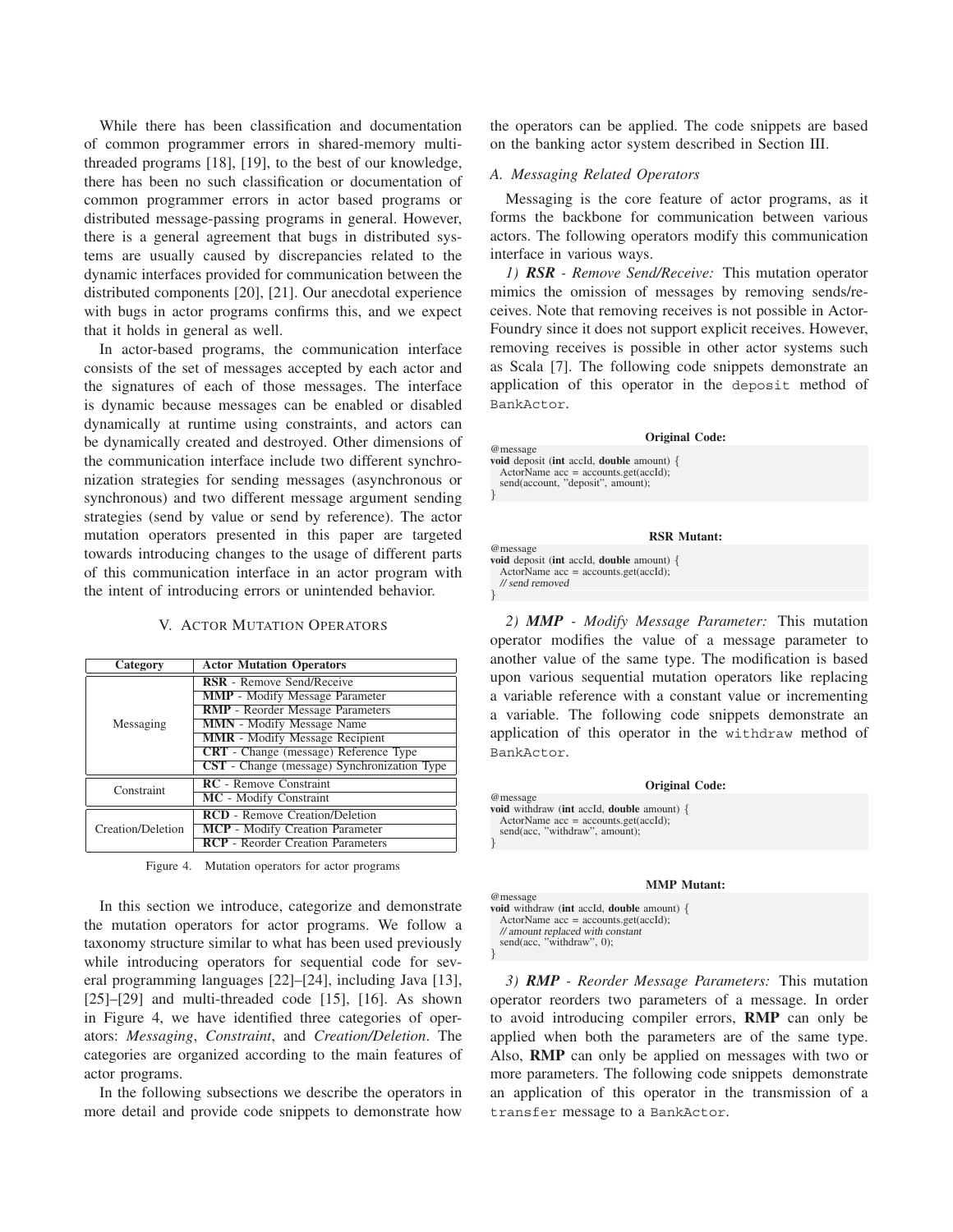*{* ... send(bank, "transfer", accIdSrc, accIdDst, amount); *}*

**RMP Mutant:**

*{* ... // accIdSrc and accIdDst reordered send(bank, "transfer", accIdDst, accIdSrc, amount);

*}*

*}*

*}*

*}*

*4) MMN - Modify Message Name:* This mutation operator modifies the name of a message being sent. Application of **MMN** results in the transmission of a different message. Before **MMN** is applied, analysis needs to be performed to detect whether the recipient actor can receive any other messages with the same signature as the original message. Any such messages found during the analysis can be substituted instead of the original message. The following code snippets demonstrate an application of **MMN** in the deposit method of BankActor.

| <b>Original Code:</b>                                      |  |
|------------------------------------------------------------|--|
| @message                                                   |  |
| <b>void</b> deposit (int accId, <b>double</b> amount) $\{$ |  |
| ActorName $acc = accounts.get(accId);$                     |  |
| send(account, "deposit", amount);                          |  |
|                                                            |  |

**MMN Mutant:**

| @message                                                        |  |
|-----------------------------------------------------------------|--|
| <b>void</b> deposit ( <b>int</b> accId, <b>double</b> amount) { |  |
| ActorName $acc = accounts.get(accId);$                          |  |
| // deposit changed to withdraw                                  |  |
| send(account. "withdraw", amount):                              |  |
|                                                                 |  |

*5) MMR - Modify Message Recipient:* This mutation operator modifies the recipient of a message. Applying **MMR** results in the message being sent to a different actor. Application of **MMR** requires analysis to find other actors in scope that can receive the message being sent. Any such actor can be substituted instead of the original actor. The following code snippets demonstrate an application of this operator in the transfer method of BankActor.

#### **Original Code:**

| <b>void</b> transfer (int accIdSrc, int accIdDst, <b>double</b> amount) { |
|---------------------------------------------------------------------------|
|                                                                           |
| $ActionName accSrc = accounts.get(accIdSrc);$                             |
| $ActorName accDst = accounts.get(accDst);$                                |
| send(accSrc, "transfer", accDst, amount);                                 |
|                                                                           |

#### **MMR Mutant:**

| @message                                                                  |
|---------------------------------------------------------------------------|
| <b>void</b> transfer (int accIdSrc, int accIdDst, <b>double</b> amount) { |
| $ActionName accSrc = accounts.get(accIdSrc);$                             |
| $ActionName accDst = accounts.get(accDst);$                               |
| // accSrc changed to accDst                                               |
| send(accDst, "transfer", accDst, amount);                                 |
|                                                                           |

*6) CRT - Send by Ref*  $\leftrightarrow$  *Send by Val:* This mutation operator changes a message sent by reference to a message sent by value and vice versa. It results in the same arguments being transmitted but with a different sending strategy. An application of this operator in the withdraw method of BankActor is demonstrated in the following code snippets.

# **Original Code:** @message **void** withdraw (**int** accId, **double** amount) *{*  $ActionName$   $acc = accounts.get(accId)$ ; send(acc, "withdraw", amount);

### **CRT Mutant:**

**void** withdraw (**int** accId, **double** amount) *{* ActorName acc = accounts.get(accId); // send changed to sendByRef sendByRef(acc, "withdraw", amount); *}*

*}*

*}*

*}*

@message

*7) CST - Sync Send* ↔ *Async Send:* This mutation operator changes a synchronous send to an asynchronous send and vice versa. It results in the same message being transmitted but with a different synchronization strategy. An application of this operator in the deposit method of BankActor is demonstrated in the following code snippets.

### **Original Code:**

| @message                                                        |  |
|-----------------------------------------------------------------|--|
| <b>void</b> deposit ( <b>int</b> accId, <b>double</b> amount) { |  |
| ActorName $acc = accounts.get(accId);$                          |  |
| send(account, "deposit", amount);                               |  |
|                                                                 |  |
|                                                                 |  |

### **CST Mutant:**

@message **void** deposit (**int** accId, **double** amount) *{* ActorName acc = accounts.get(accId); // send changed to call call(account, "deposit", amount);

### *B. Constraint Related Operators*

While messaging defines the communication interface between actors, constraints allow actor programs to dynamically change this interface according to the state of the system. The following operators modify the constraints defined in an actor program.

*1) RC - Remove Constraint:* This mutation operator mimics the omission of a message constraint by removing a message constraint. An application of this operator on the withdrawDisabled constraint in AccountActor is demonstrated in the following code snippets.

### **Original Code:**

@disable(messageName = "withdraw") **boolean** withdrawDisabled (**double** amount) *{* **return** (amount *>* balance); *}*

#### **RC Mutant:**

// removed annotation mapping this constraint // method to the withdraw messag **boolean** withdrawDisabled (**double** amount) *{* **return** (amount *>* balance);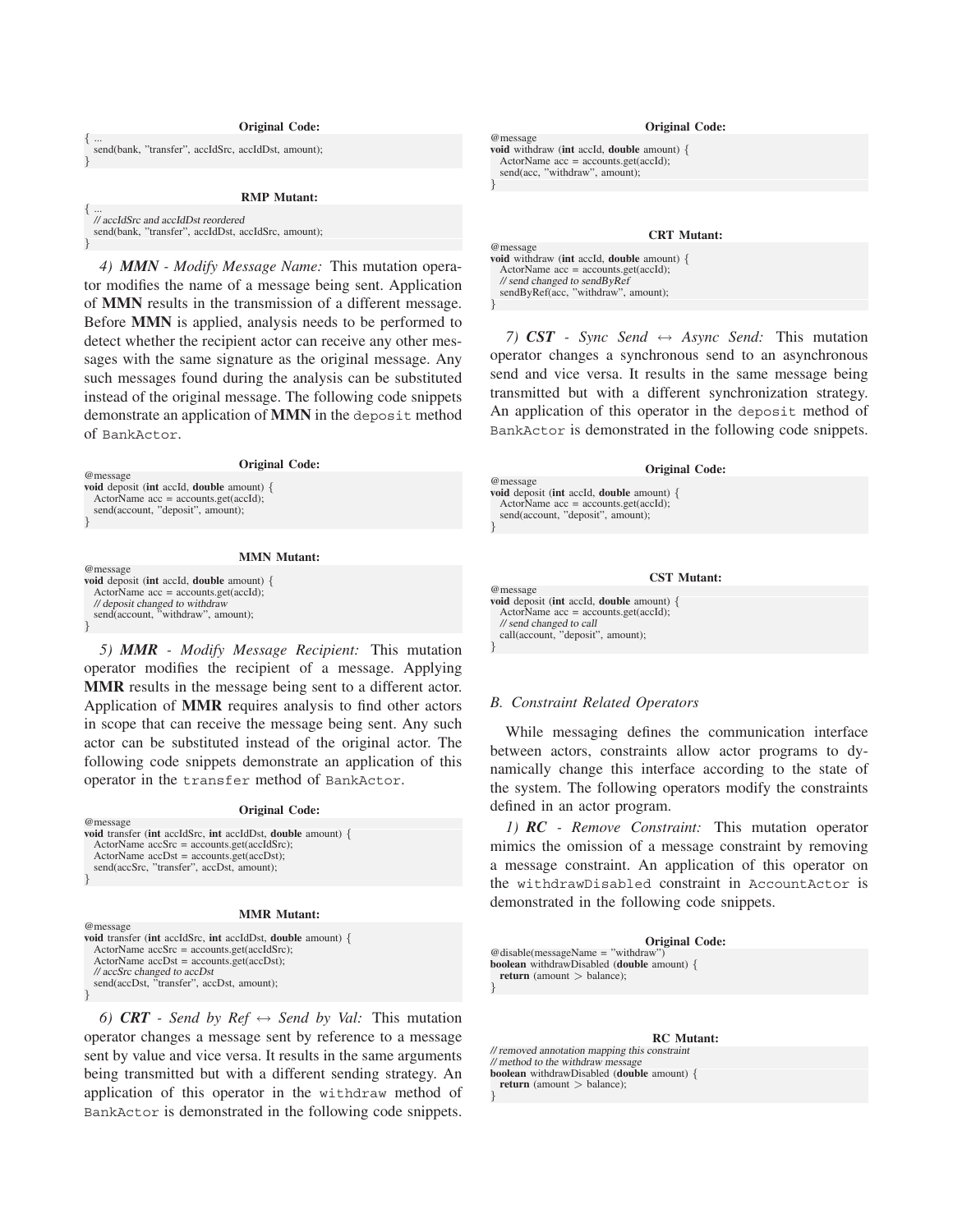*2) MC - Modify Constraint:* This mutation operator modifies a message constraint. The modification is based on sequential operators like changing arithmetic, boolean and relational operators. An application of this operator on the transferDisabled constraint in AccountActor is demonstrated in the following code snippets.

### **Original Code:**

@disable(messageName = "transfer") **boolean** transferDisabled (ActorName accDst, **double** amount) *{* **return** (amount *>* balance); *}*

**MC Mutant:** @disable(messageName = "transfer") **boolean** transferDisabled (ActorName accDst, **double** amount) *{* // changed *>* to *<* **return** (amount *<* balance);

### *C. Creation/Deletion Related Operators*

*}*

*}*

*}*

*}*

Actor creation and deletion are important features of actor programs that modify the state of the system by enabling new behavior by creating actors and disabling existing behavior by deleting actors. The following operators modify the creation and deletion of actors.

*1) RCD - Remove Creation/Deletion:* This mutation operator mimics the omission of creation/deletion of an actor by removing a actor creation/deletion. The following code snippets demonstrate an application of this operator in the openAccount method of BankActor.

#### **Original Code:**

@message **int** openAccount (**double** initBal, String fstName, String lstName) *{* ActorName acc = create(AccountActor.**class**, nextId, initBal, fstName, lstName); accounts.put(nextId, acc); **return** nextId++;

#### **RCD Mutant:**

@message **int** openAccount (**double** initBal, String fstName, String lstName) *{* // creation replaced by null ActorName acc = null; accounts.put(nextId, acc); **return** nextId++;

*2) MCP - Modify Creation Parameter:* This mutation operator modifies the value of a creation parameter of an actor to another value of the same type. The modification of the parameter is based upon sequential mutation operators like replacing a variable reference with a constant of the same type, or replacing one variable reference with another variable reference of the same type. The following code snippets demonstrate an application of this operator in the openAccount method of BankActor.

**Original Code:** @message **int** openAccount (**double** initBal, String fstName, String lstName) *{* ActorName acc = create(AccountActor.**class**, nextId, initBal, fstName, lstName); accounts.put(nextId, acc); **return** nextId++;

### **MCP Mutant:**

**int** openAccount (**double** initBal, String fstName, String lstName) *{* // initBal parameter changed to 0 ActorName acc = create(AccountActor.**class**, nextId, 0, fstName, lstName); accounts.put(nextId, acc); **return** nextId++;

@message

*}*

*}*

*}*

*3) RCP - Reorder Creation Parameters:* This mutation operator reorders two parameters of an actor creation. In order to avoid introducing compiler errors, **RCP** can only be applied when both the parameters are of the same type. This is similar to the **RMP** operator. The following code snippets demonstrate an application of this operator in the openAccount method of BankActor.

#### **Original Code:**

@message **int** openAccount (**double** initBal, String fstName, String lstName) *{* ActorName acc = create(AccountActor.**class**, nextId, initBal, fstName, lstName); accounts.put(nextId, acc); **return** nextId++;

### **RCP Mutant:**

@message **int** openAccount (**double** initBal, String fstName, String lstName) *{* // reordered fstName and lstName ActorName acc = create(AccountActor.**class**, nextId, initBal, lstName, fstName);

accounts.put(nextId, acc); **return** nextId++;

### VI. RELATED WORK

Mutation testing has been actively researched since its introduction [10]–[12]. In particular, mutation operations have been proposed and established for a wide array of languages including Ada, C, Cobol, C#, Fortran, Java, multi-threaded Java, and SQL. The survey report by Jia and Harman [30] provides an overview of the research that has been conducted on mutation testing including the mutation operators that have been introduced for various languages. However, to the best of our knowledge, no mutation operators have been introduced for actor systems or distributed message-passing systems in general.

The work that we found to be the closest to our contribution is the mutation testing of interfaces between distributed components [21]. In this work, Ghosh and Mathur introduce the concept of constraining mutation testing of large distributed systems to the interfaces between the various distributed components. However, they do not introduce specialized operators to perform the mutation. Instead, they reuse sequential mutation operators.

Another body of work that is related to our contribution is reliability testing of distributed systems using fault injection [31], [32]. Fault injection is a technique that is similar but complimentary to mutation testing. In fault injection, faults (modifications) are inserted into the *state* of a system at runtime, which is different from mutation testing that relies on inserting modifications into the *code*, either source or binary such as bytecode.